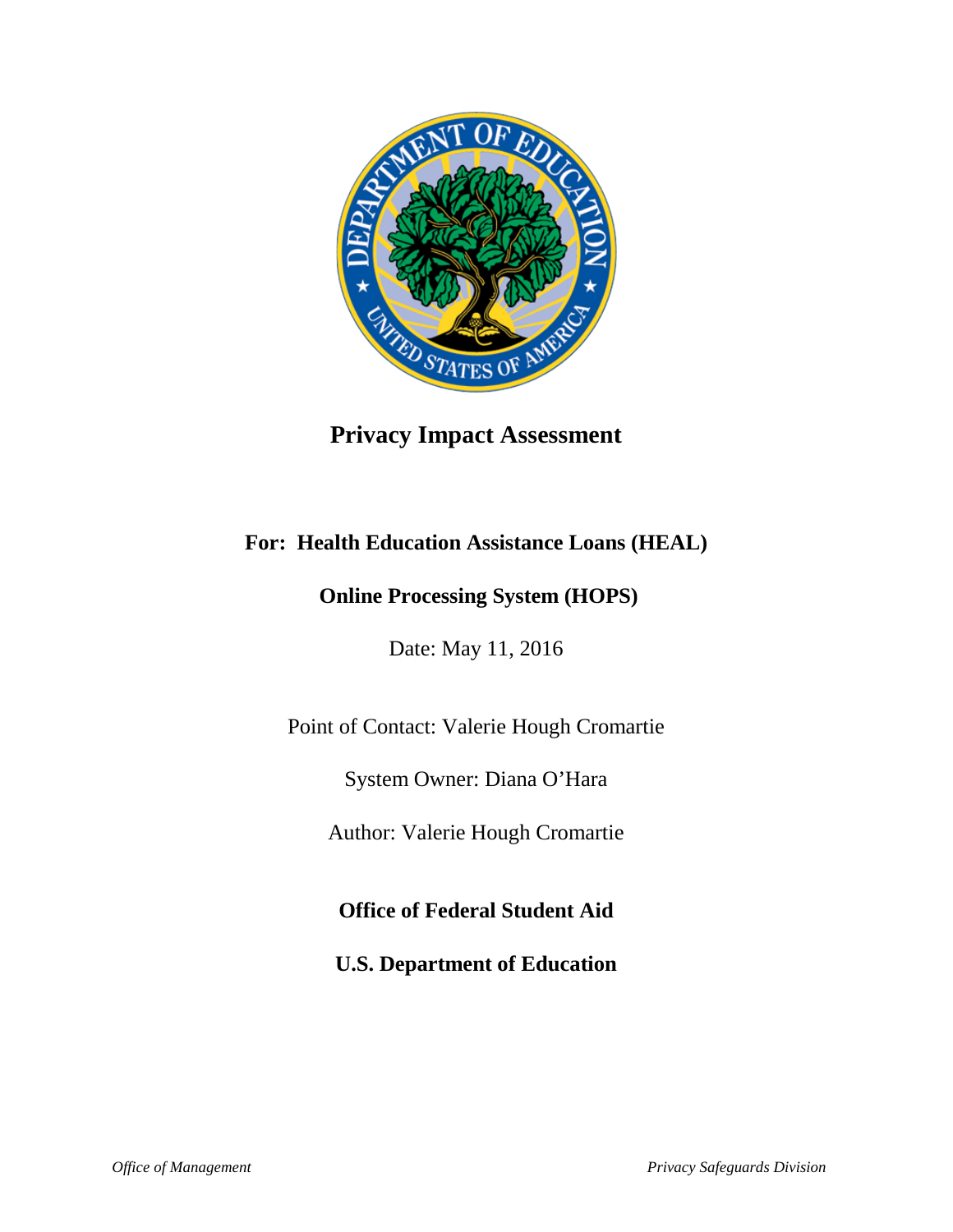

 $\overline{a}$ 

**System Information.** Describe the system - include system name, system acronym, and a description of the system, to include scope, purpose and major functions. Indicate whether the system is new or existing, and whether or not the PIA is new or being updated from a previous version; specify whether the system is 'agency' or 'contractor.

Health Education Assistance Loans (HEAL) Online Processing System (HOPS) is an automated system that tracks and maintains HEAL-related loan information. HEAL information consists of: Borrowers; Loans; Claims; Litigations against defaulted loans; Lenders; and Educational Institutions receiving loan funds. Loan servicing organizations use HOPS information to update and verify the accuracy or status of loan guarantees. HOPS is an existing system and this is an updated PIA from the one that was previously created by the U.S. Department of Health and Human Services (HHS).

**2. Legal Authority.** Cite the legal authority to collect and use this data. What specific legal authorities, arrangements, and/or agreements regulate the collection of information?

AUTHORITY FOR MAINTENANCE OF THE SYSTEM:

Sections 701 and 702 of the Public Health Service Act, as amended (42 U.S.C. 292 and 292a), which authorize the establishment of a Federal program of student loan insurance; Section 715 of the Public Health Service Act, as amended (42 U.S.C. 292n), which directs the Secretary to require institutions to provide information for each student who has a loan; Section 709 of the Public Health Service Act, as amended (42 U.S.C. 292h), which authorizes disclosure and publication of HEAL defaulters; and the Debt Collection Improvement Act (31 U.S.C. 3701 and  $3711 - 3720E$  $3711 - 3720E$  $3711 - 3720E$ ).<sup>1</sup>

#### **E-Government Act of 2002**

For all PIAs Section 208 of the E-Government Act of 2002 (Public Law 107-347, 44 U.S.C.Ch 36) requires that the Office of Management and Budget issue guidance to agencies on implementing the privacy provisions of the E-Government Act. The E-Government Act requires agencies to conduct PIAs for their electronic information systems and collections.

### **The Privacy Act of 1974**

The Privacy Act of 1974, 5 U.S.C. § 552a, establishes a code of fair information practices that governs the collection, maintenance, use, and dissemination of information about individuals that is maintained in systems of records by federal agencies. A system of records is a group of records under the control of an agency from which information is retrieved by the name of the individual or by some identifier assigned to the individual.

The Privacy Act requires that agencies give the public notice of their systems of records by publication in the Federal Register. The Privacy Act prohibits the disclosure of a record about an individual from a system of records absent the written consent of the individual, unless the disclosure is pursuant to one of twelve statutory exceptions. The Act also provides individuals with a means by which to seek access to and amendment of their records, and sets forth various agency record-keeping requirements.

<span id="page-1-0"></span><sup>&</sup>lt;sup>1</sup> Federal Register / Vol. 75, No. 20 / Monday, February 1, 2010 / Notices.<http://www.gpo.gov/fdsys/pkg/FR-2010-02-01/pdf/2010-1970.pdf>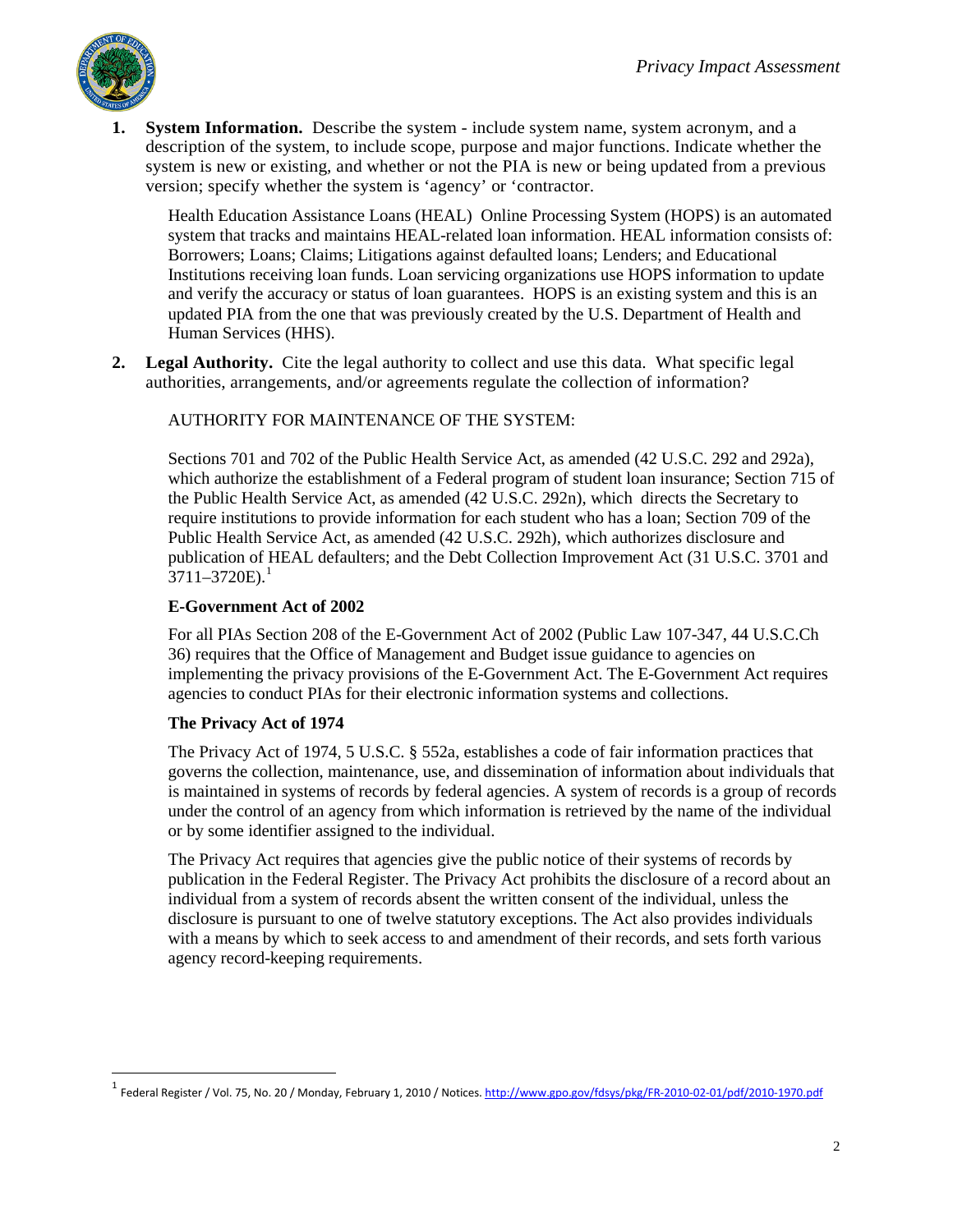

**3. Characterization of the Information.** What elements of personally identifiable information (PII) are collected and maintained by the system (e.g., name, social security number, date of birth, address, phone number)? What are the sources of information (e.g., student, teacher, employee, university)? How is the information collected (website, paper form, on-line form)? Is the information used to link or cross-reference multiple databases?

Records in the system contain: name, social security number or other identifying number, birth date, demographic background, educational status, loan location and status, and financial information about the individual for whom the record is maintained; the information contains lender and school identification<sup>[2](#page-2-0)</sup>. The full list of PII data is listed below:

### **Required Data Items:**

- BORROWER ID
- BORROWER SSN
- BORROWER LASTNM
- BORROWER FIRSTNM
- BORROWER ADDR1
- BORROWER CITY
- BORROWER ZIP
- BORROWER BIRTH\_DT
- BORROWER AGRAD\_GRAD\_DT

HOPS obtains the borrowers' PII only from the HEAL Servicers and does not obtain PII directly from individuals.

**4. Why is the information collected?** How is this information necessary to the mission of the program, or contributes to a necessary agency activity? Given the amount and any type of data collected, discuss the privacy risks (internally and/or externally) identified and how they were mitigated.

The purpose of the system is 1) to identify students participating in the HEAL program 2) to determine eligibility of loan applicants and to compute insurance premium for federal insurance 3) to monitor the loan status of HEAL recipients, which includes the collection of overdue debts owed under the HEAL program 4) to compile and generate managerial and statistical reports 5) process claims and 6) produce an annual report that contains aggregate information but no individual borrower can be identified in this report. The categories of records in the system contains name , SSN, birth date, demographic background, educational status, loan location and status, and financial information about the individual for whom the record is maintained, lender and school identification. Disclosure of the applicant's SSN is mandatory for participation in the HEAL program as provided for by Section 4 of the Debt Collection Act of 1982. Submission of PII is mandatory Applicant Form HRSA-700 states the SSN will be used to verify the identity of the applicant and as an account number throughout the life of the loan to record necessary data accurately. Applicants are advised that failure to provide his/her SSN will result in the denial of the individual to participate in the HEAL program.

The information is necessary to the mission of the Agency in order to comply with the HEA policies, regulations, and statues.

Privacy risks would result from a breach of the HEAL Online Processing System's security safeguards, which could compromise the confidentiality, integrity, and availability of

 $\overline{a}$ 

<span id="page-2-0"></span><sup>2</sup> Federal Register / Vol. 75, No. 20 / Monday, February 1, 2010 / Notices.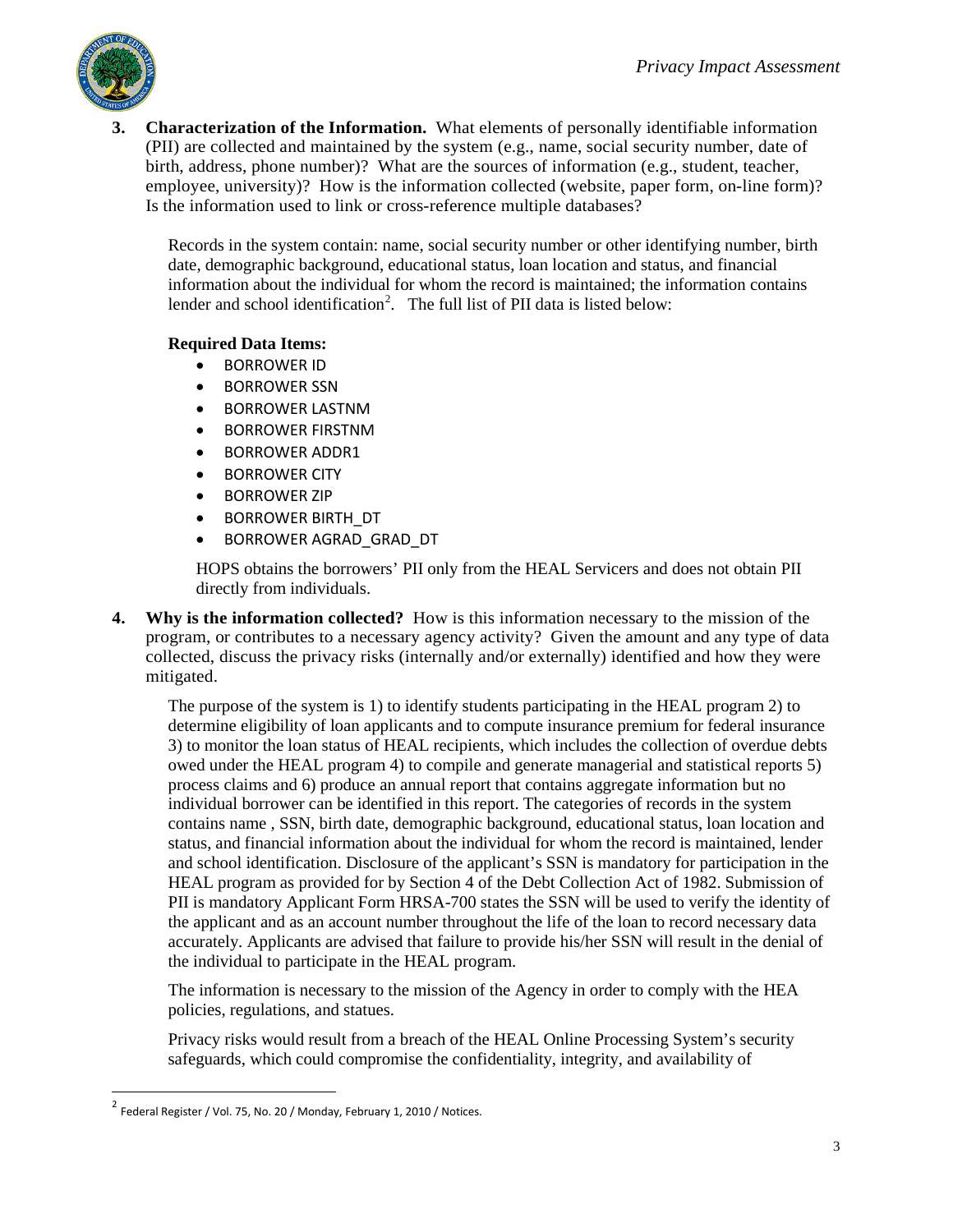

information. The most likely method of breach would be through unauthorized access that would enable an adversary to disclose, damage the integrity of, or prevent the availability of information. Another type of risk would be a man-made or natural disaster destroying the data center or place of business.

Key Risk Mitigation Measures include:

- Physical security, such as guards, access badges, and security cameras protect against unauthorized access to component facilities
- Unauthorized access to the system itself is addressed by network intrusion detection systems, firewall/firewall log monitoring, malware detection and removal software, Virtual Private Networks (VPN), and encryption at the perimeter
- All external electronic transmissions used to receive or send PII data are encrypted
- To protect unauthorized access to the HOPS, audit logs are maintained and reviewed at regular intervals and HOPS access is restricted by limiting the access based on the principle of least privilege
- All FSA and contractor personnel are required to obtain government security clearance, to read and acknowledge the rules of behavior, and to complete an initial security training and awareness course as well as periodic refresher training
- The HOPS infrastructure is located in facilities that leverage appropriate environmental controls
- HOPS maintains appropriate systems for redundancy and failover
- HOPS maintains incident response, disaster recovery, and business recovery plans to minimize impact of any failures/outages from man-made or natural disasters
- FSA and Contracting Companies require annual security training for all employees and implement security controls as mandated by the Federal Information Security Management Act (FISMA). Implementation of these controls and associated risks and mitigation is reflected in required security documentation. Additional information regarding risk mitigation and security safeguards is provided in Section 11.
- **5. Social Security Number (SSN).** If an SSN is collected and used, describe the purpose of the collection, the type of use, and any disclosures. Also specify any alternatives that you considered, and why the alternative was not selected. If system collects SSN, the PIA will require a signature by the Assistant Secretary. If no SSN is collected, no signature is required.

The SSNs for recipients of Health Education Assistance Loans are maintained by the servicers assigned to the borrower. The SSN is the unique identifier for Title IV programs and its use is required by program participants and their trading partners to satisfy borrower eligibility, loan servicing and loan status reporting requirements under law and regulations. Trading partners include the Department of Education, Internal Revenue Service (IRS), institutions of higher education, national credit bureaus, lenders and servicers.

**6. Uses of the Information.** What is the intended use of the information? How will the information be used? Describe all internal and/or external uses of the information. What types of methods are used to analyze the data? Explain how the information is used, if the system uses commercial information, publicly available information, or information from other Federal agency databases.

The PII information is used for identification when the program receives claim submissions. Section 709(c)(2) of the Act is directed that HHS may release information on borrowers excluded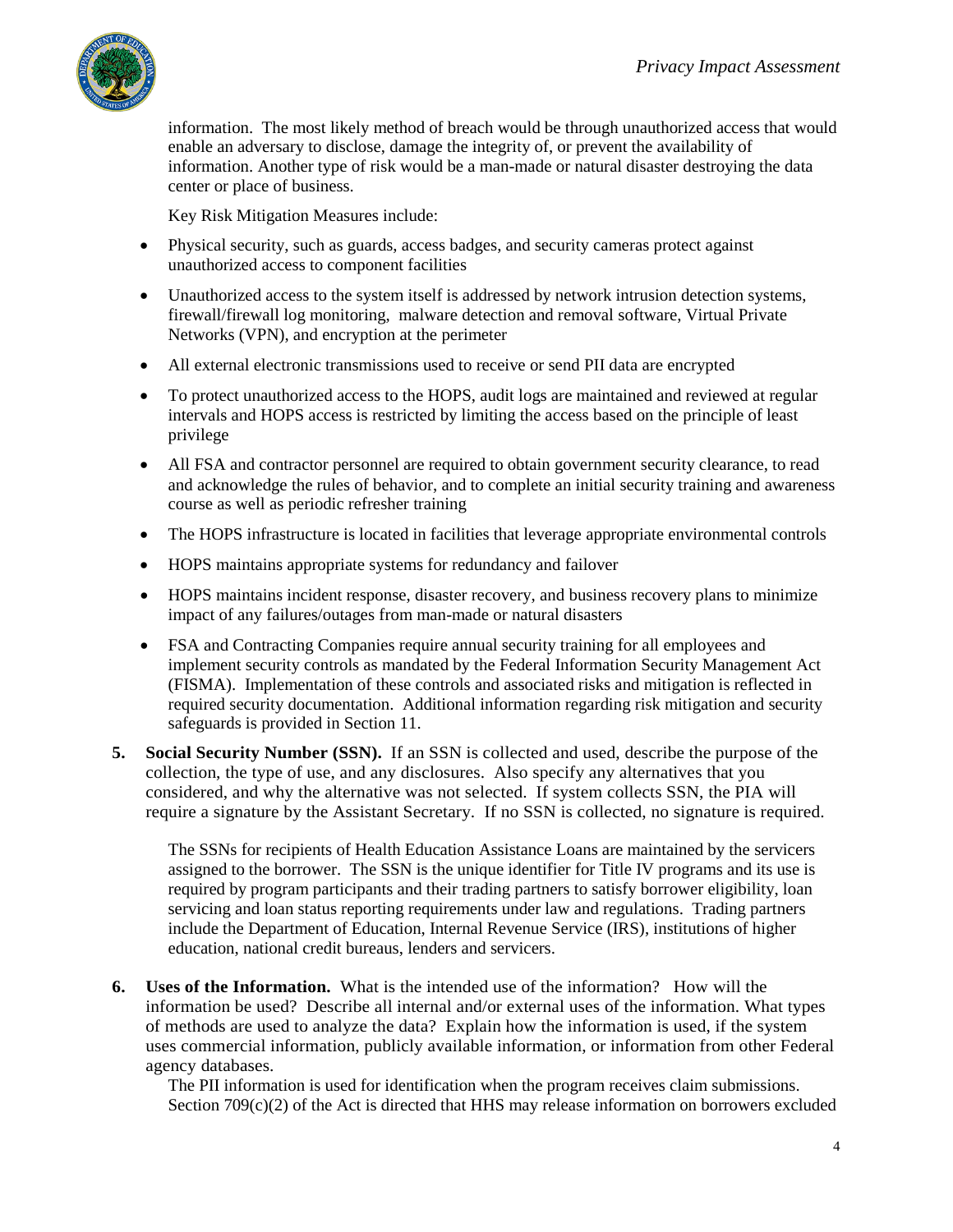

for Medicare and Medicaid to relevant federal agencies, schools, school associations, professional associations, state licensing board, hospitals that borrowers are associated with and other relevant organizations. We can release defaulter's name, SSN, last known address, name and location of school attended and amount of debt. If an individual seeks to find out if the system contains records about that individual, the system manager is contacted by a request in person that requires at least one tangible identification card; or request by mail containing the name and address of the requester, birth date, at least one tangible identification card, and signature. The HEAL Regulations do not state anything with regard to PII. Each of our Servicers handle PII differently.

**7. Internal Sharing and Disclosure.** With which internal ED organizations will the information be shared? What information is shared? For what purpose is the information shared?

Internal sharing: Loan Servicer personnel for verification of loan data. HEAL and Division of Financial Operations staff to process claims and claim payments.

### **The purpose information is shared:**

1. To identify borrowers participating in the HEAL Program;

2. To monitor the loan status of HEAL recipients, which includes the collection of overdue debts owed under the HEAL Program; and

- 3. To compile and generate managerial and statistical reports.
- **8. External Sharing and Disclosure.** With what external entity will the information be shared (e.g., another agency for a specified programmatic purpose)? What information is shared? For what purpose is the information shared? How is the information shared outside of the Department? Is the sharing pursuant to a Computer Matching Agreement (CMA), Memorandum of Understanding or other type of approved sharing agreement with another agency?

The System is located externally at:

Division of Infrastructure Services (DIS), Hosting Branch (HB) Health Resources and Services Administration Office of Technology Room: 03E01 Staging/Dev. Rm#1, Inside Room: 03E03 Data Center Parklawn Building, 5600 Fishers Lane Rockville, MD 20857

• Records are also located at contractor sites. A list of contractor sites where individually identifiable data are currently located is available upon request to the System Manager.

• Washington National Records Center, 4205 Suitland Road, Suitland, MD 20409

## **THE PURPOSES OF EXTERNAL SHARING AND DISCLOSURE[3](#page-4-0) :**

1. Disclosure may be made to Federal, State, or local agencies, to private parties such as relatives, present and former employers, business and personal associates, educational and financial institutions, and collection agencies. The purpose of such disclosures is to verify the identity of the loan applicant, to determine program eligibility and benefits, to enforce the conditions or terms of the loan, to counsel the borrower in repayment efforts, to investigate possible fraud and abuse, to verify compliance with program regulations, and to locate delinquent borrowers through pre-claims assistance. Information may be disclosed to educational or financial institutions to assist them in loan management.

 $\overline{a}$ 

<span id="page-4-0"></span><sup>3</sup> Federal Register / Vol. 75, No. 20 / Monday, February 1, 2010 / Notices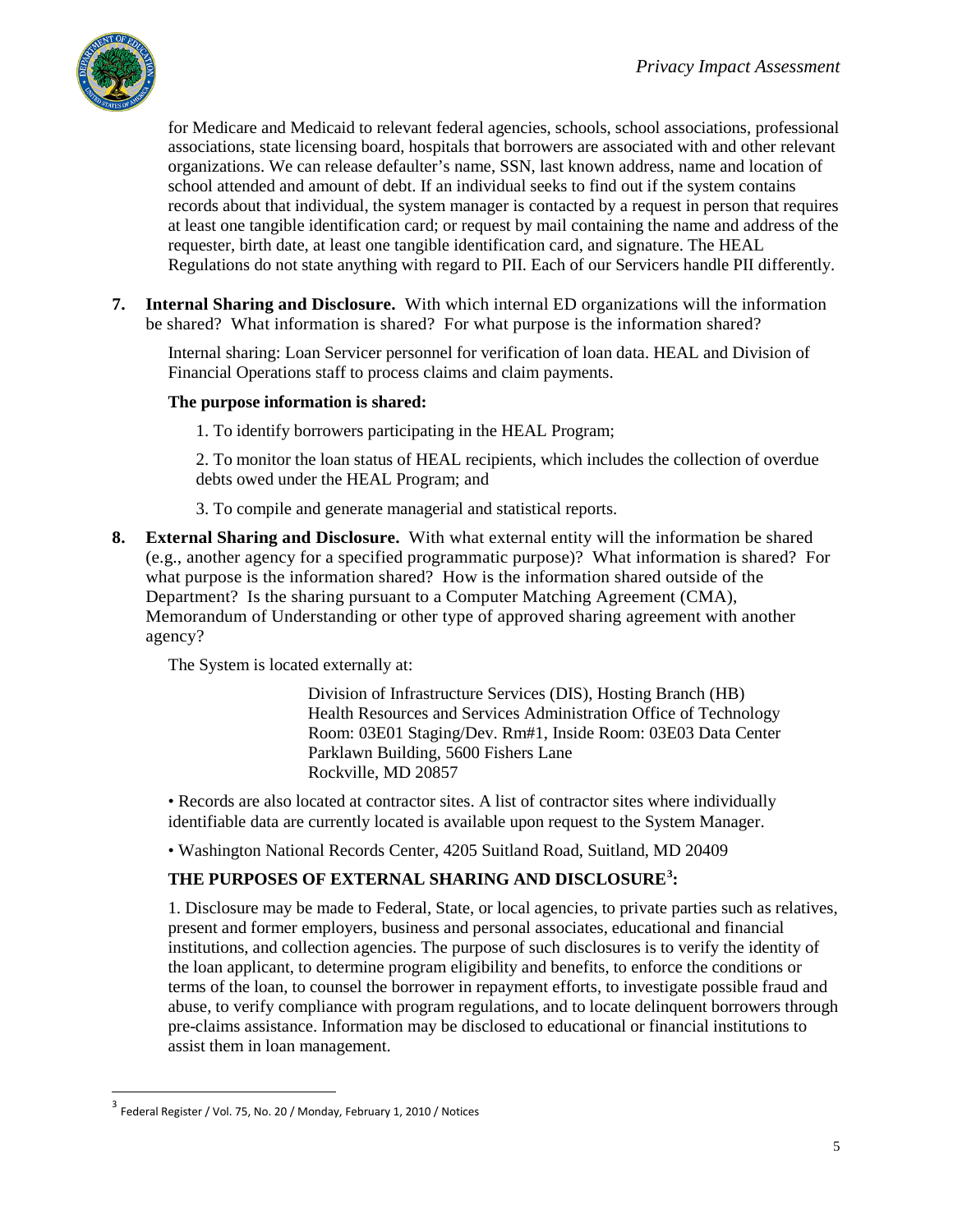

2. Disclosure may be made to a Congressional office from the record of an individual in response to an inquiry from the Congressional office made at the request of that individual.

3. The Department of Health and Human Services (HHS) may disclose information from this system of records to the Department of Justice, or to a court or other tribunal, when: (a) HHS, or any component thereof; or (b) any HHS employee in his or her official capacity; or (c) any HHS employee in his or her individual capacity where the Department of Justice (or HHS, where it is authorized to do so) has agreed to represent the employee; or (d) the United States or any agency thereof where HHS determines that the litigation is likely to affect HHS or any of its components, is a party to litigation or has an interest in such litigation, and HHS determines that the use of such records by the Department of Justice, the court or other tribunal is relevant and necessary to the litigation and would help in the effective representation of the governmental party, provided, however, that in each case, HHS determines that such disclosure is compatible with the purpose for which the records were collected.

4. In the event that a system of records maintained by this agency to carry out its functions indicates a violation or potential violation of law, whether civil, criminal, or regulatory in nature, and whether arising by general statute or particular program statute, or by regulation, rule or order issued pursuant thereto, the relevant records in the system of records may be referred to the appropriate agency, whether Federal, State or local, charged with enforcing or implementing the statute or any rule, regulation or order issued pursuant thereto.

5. FSA will disclose from this system of records a delinquent debtor's name, address, Social Security number, and other information necessary to identify him/her; the amount, status, and history of the claim, and the agency or program under which the claim arose, as follows: (a) To another Federal agency so that agency can effect a salary offset for debts owed by Federal employees; if the claim arose under the Social Security Act, the employee must have agreed in writing to the salary offset:

(b) To another Federal agency so that agency can affect an authorized administrative offset; i.e., withhold money payable to, or held on behalf of, debtors other than Federal employees.

(c) To the Treasury Department, Internal Revenue Service (IRS), to request a debtor's current mailing address to locate him/her for purposes of either collecting or compromising a debt or to have a commercial credit report prepared.

6. Records may be disclosed to the Office of Management and Budget for auditing financial obligations to determine compliance with programmatic, statutory, and regulatory provisions.

7. FSA may disclose information from this system of records to a consumer reporting agency (credit bureau) to obtain a commercial credit report for the following purposes:

(a) To establish creditworthiness of a loan applicant; and

(b) To assess and verify the ability of a debtor to repay debts owed to the Federal Government. Disclosures are limited to the individual's name, address, Social Security number and other information necessary to identify him/her; the funding being sought or amount and status of the debt; and the program under which the application or claim is being processed.

8. FSA may disclose to the Internal Revenue Service (IRS), U.S. Department of the Treasury (Treasury Department), information about an individual applying for a loan under any loan program authorized by the Public Health Service Act to find out whether the loan applicant has a delinquent tax account. This disclosure is for the sole purpose of determining the applicant's creditworthiness and is limited to the individual's name, address, Social Security number, other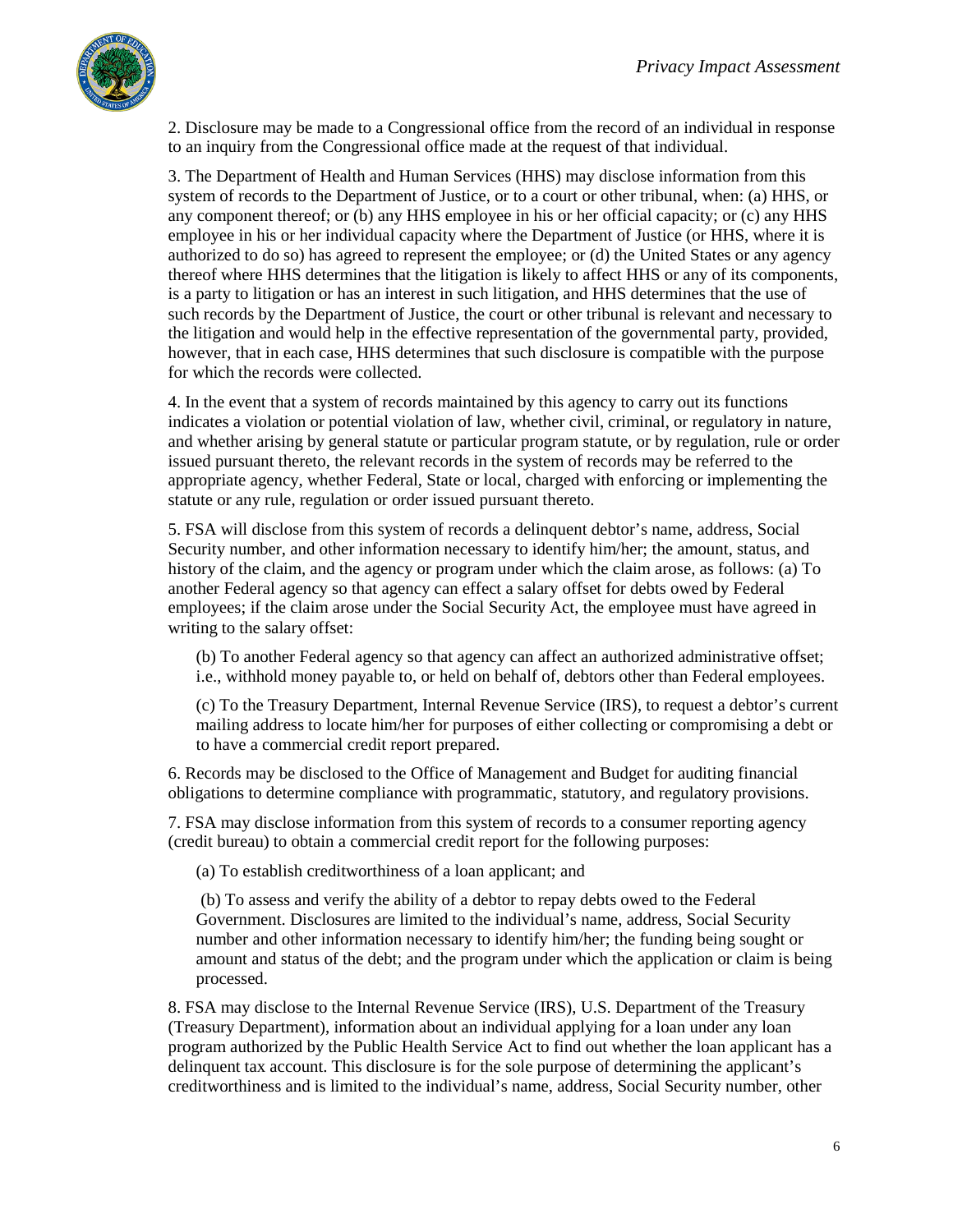

information necessary to identify him/her, and the program for which the information is being obtained.

9. FSA will report to the IRS, Treasury Department, as taxable income, the written-off amount of a debt owed by an individual to the Federal Government when a debt becomes partly or wholly uncollectible—either because the time period for collection under the statute of limitations has expired, or because the Government agrees with the individual to forgive or compromise the debt.

10. FSA will disclose to debt collection agents, other Federal agencies, and other third parties who are authorized to collect a Federal debt, information necessary to identify a delinquent debtor. Disclosure will be limited to the debtor's name, address, Social Security number, and other information necessary to identify him/ her; the amount, status, and history of the claim, and the agency or program under which the claim arose.

11. FSA will disclose information from this system of records to any third party that may have information about a delinquent debtor's current address, such as the U.S. Postal Service, a consumer reporting agency (credit bureau), a State motor vehicle administration, a professional organization, an alumni association, etc., for the purpose of obtaining the debtor's current address. This disclosure will be limited to information necessary to identify the individual (defaulter's name, latest known City and State of residence, total amount of the HEAL debt).

12. Records may be disclosed to Department contractors and subcontractors for the purpose of assisting HEAL program managers in collating, compiling, aggregating, or analyzing records used in administering the HEAL program. Contractors maintain, and are also required to ensure that subcontractors maintain, Privacy Act safeguards with respect to the records.

13. FSA may disclose from this system of records to the IRS, Treasury Department:

(a) A delinquent debtor's name, address, Social Security number, and other necessary

information to identify the debtor;

(b) the amount of the debt; and

(c) the program under which the debt arose, so that the IRS can offset against the debt any income tax refunds which may be due to the debtor.

14. FSA may disclose the complete loan file of defaulted HEAL recipients to potential purchasers of HEAL loans to enable them to value and price the loans, and to actual purchasers to enable them to collect the defaulted loans. The purpose of this disclosure will be to facilitate the sale and collection of defaulted HEAL loans. Potential purchasers are required to maintain Privacy Act safeguards with respect to the records.

15. In accordance with the directive in 42 U.S.C. 292h(c)(1), the names of HEAL borrowers who are in default will be published in the Defaulted Borrowers Web site,

http://www.defaulteddocs.dhhs.gov, by city and State along with the amounts of their HEAL debts. The individual's address also may be published if the address is a matter of public record as a result of legal proceedings having been filed concerning the individual's HEAL debt.

16. In accordance with the directive in 42 U.S.C.  $292h(c)(2)$ , disclosure may be made to relevant Federal agencies, schools, school associations, professional and specialty associations, State licensing boards, hospitals with which a HEAL defaulter may be associated, and other similar organizations.

17. To appropriate Federal agencies and Department contractors that have a need to know the information for the purpose of assisting the Department's efforts to respond to a suspected or confirmed breach of the security or confidentiality of information maintained in this system of records, and the information disclosed is relevant and necessary for that assistance.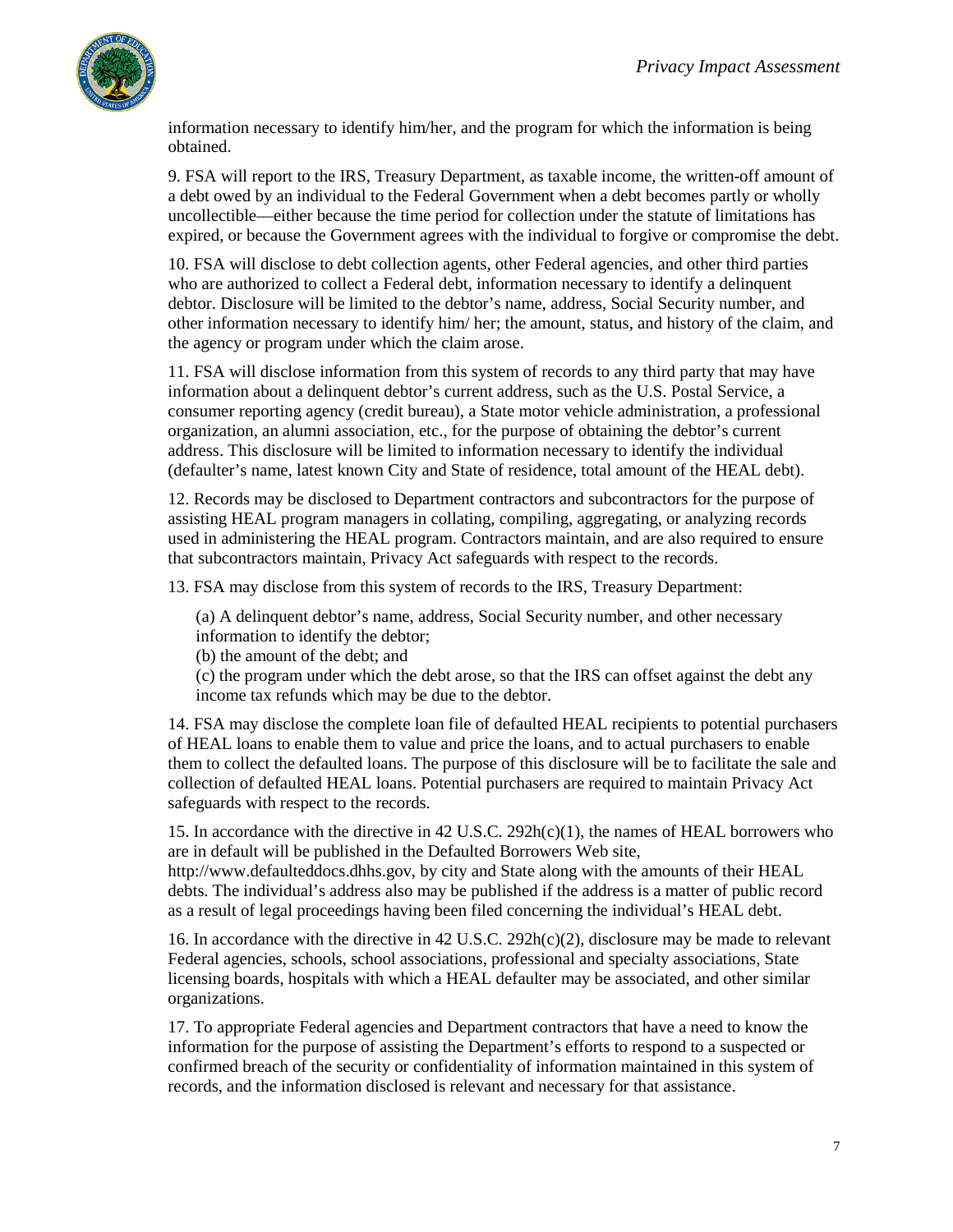

## DISCLOSURE TO CONSUMER REPORTING AGENCIES:

Disclosures pursuant to 5 U.S.C.  $552a(b)(12)$ , (as set forth in 31 U.S.C. Section 3711(e)): Disclosures may be made from this system to ''consumer reporting agencies'' as defined in the Fair Credit Reporting Act (15 U.S.C. 1681a(f)) or the Debt Collection Improvement Act (31 U.S.C. 3701(a)(3)).

The purposes of these disclosures are:

1. To provide an incentive for debtors to repay delinquent Federal Government debts by making these debts part of their credit records; and

2. To enable FSA to improve the quality of loan and scholarship decisions by taking into account the financial reliability of applicants.

Disclosure of records will be limited to the individual's name, Social Security number (SSN), and other information necessary to establish the identity of the individual, the amount, status, and history of the claim, and the agency or program under which the claim arose.

**9. Notice.** Is notice provided to the individual prior to collection of their information (e.g., a posted Privacy Notice)? What opportunities do individuals have to decline to provide information (where providing the information is voluntary) or to consent to particular uses of the information (other than required or authorized uses), and how individuals can grant consent?

HOPS is not available to the general public but is available to designated Loan Servicers. If someone felt their PII had been inappropriately obtained, used, or disclosed, they could contact us directly or their loan servicer who provided us with the information. The complaint process could come in the form of a letter or a congressional request and with a valid borrower-release, the complaint would be investigated.

- **10. Web Addresses. List the web addresses (known or planned) that have a Privacy Notice.** The HEAL Online Processing System's web address is, [https://heal.hrsa.gov/hops/login.aspx.](https://heal.hrsa.gov/hops/login.aspx)
- **11. Security**. What administrative, technical, and physical security safeguards are in place to protect the PII? Examples include: monitoring, auditing, authentication, firewalls, etc. Has a C&A been completed? Is the system compliant with any federal security requirements? In accordance with the Federal Information Security Management Act of 2002 (FISMA), every FSA system must receive a signed Authority to Operate (ATO) from a designated FSA official. The ATO process includes a rigorous assessment of security controls, a plan of actions and milestones to remediate any identified deficiencies, and a continuous monitoring program. HOPS is scheduled to receive its ATO on May 20, 2016.

FIMSA controls implemented comprise of a combination of management, operational, and technical controls, and include the following control families: access control, awareness and training, audit and accountability, security assessment and authorization, configuration management, contingency planning, identification and authentication, incident response, maintenance, media protection, physical and environmental protection, planning, personnel security, risk assessment, system and services acquisition, system and communications protection, system and information integrity, and program management.

Additionally, the following specific controls are applied:

The system uses strong encryption for all communications (HTTPS) from the time the user logs on until they log off. Usernames and passwords are sent encrypted as well as all data transferred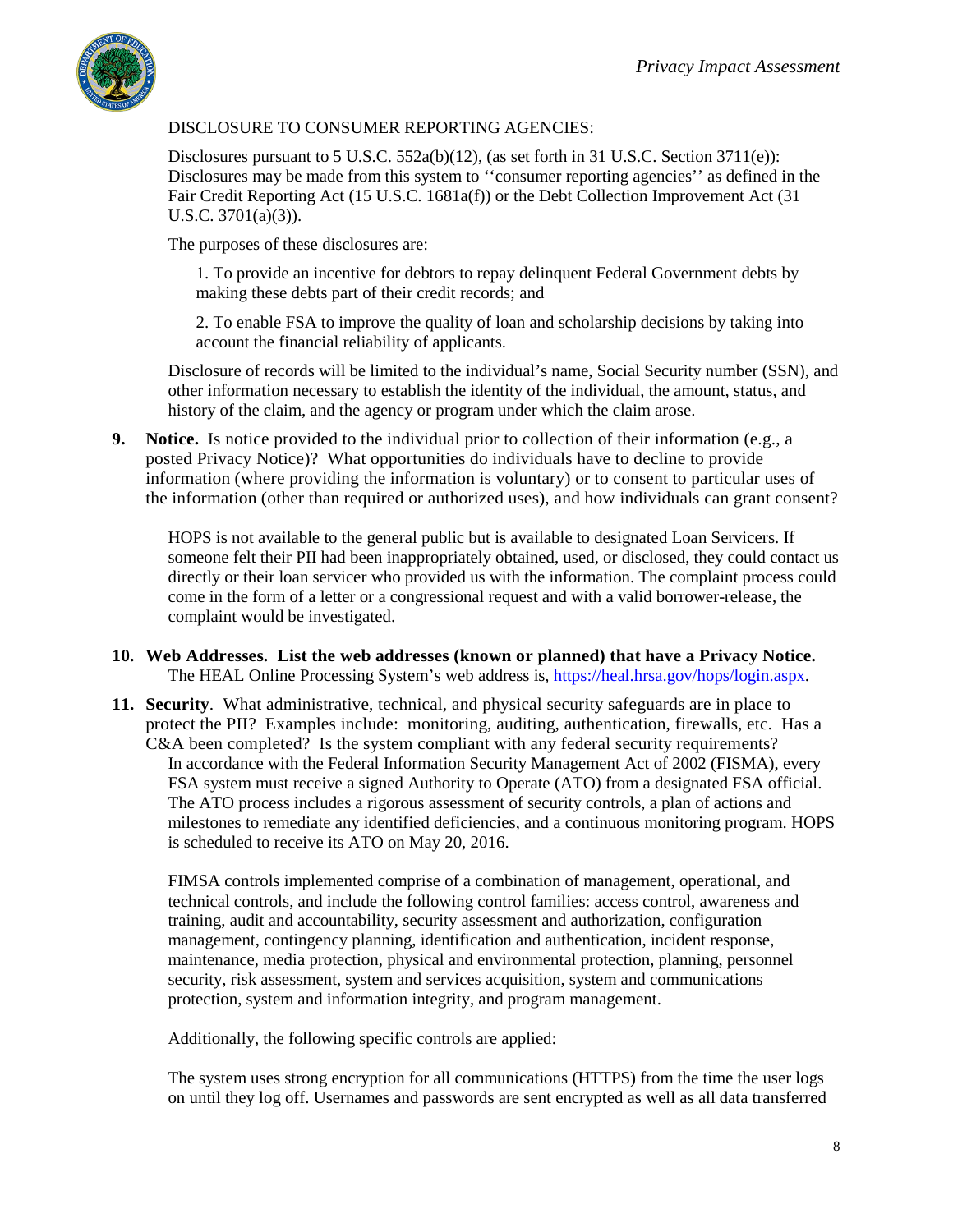

during the session. This is accomplished using Secure Sockets Layer (SSL) technology. PII data fields in the HOPS system are encrypted while the data is at rest. PII is transmitted to HRSA using encrypted, secure protocols.

The system is housed in a government facility with physical controls. Access to the HEAL office space is controlled with a building pass card and cipher locks.

The concept of "least privilege" provides users a minimal set of system access rights based on their role. Access to additional resources or information is granted upon approval by the resource owner (supervisor). Unique UserIDs and passwords permit only authorized users to access the system. Select users are individually assigned write, create and update privileges to loan data based on their functional role. Accounts are reviewed annually to ensure that least privilege is granted, and roles and responsibilities have not changed.

OIT provides connectivity to the HRSA LAN access to the HEAL-HOPS System by authorized Internal Users, and by authorized Internet Access for External Users. There is no information available for use by the general public.

An "inactivity time out" capability disables unattended computers to prohibit unauthorized access to PII.

All authorized system users, contractors and federal, are required to sign a "Rules of Behavior" when requesting user access. The Statement of Work (SOW) provides guidance for contractors to comply with HEAL-HOPS security requirements. The contractor shall comply with existing federal and departmental laws, regulations, and requirements.

**12. Privacy Act System of Records.** Is the information within the system retrieved by personal identifier? Is a system of records being created or altered under the Privacy Act, 5 U.S.C. 552a? Is this a Department-wide or Federal Government-wide SORN? If a SORN already exists, what is the SORN Number?

Yes the system of records was created under the **Act, 5 U.S.C. 552a.** Enacted in 1974, the Privacy Act, 5 U.S.C. 552a, provides US citizens or permanent resident aliens (PRAs) with a right of access to information concerning themselves that is maintained by any agency in the Executive Branch of the federal government. The Act also established controls over what personal information the federal government collects and how it uses or discloses that information.

The Systems of Records Notices (SORN) identify the legal authority for collecting and storing the records, what kinds of information is collected, and how the records will be used.

The HOPS SORN, [Health Education Assistance Loan \(HEAL\) program](https://www.gpo.gov/fdsys/pkg/FR-2014-06-26/pdf/2014-14928.pdf) (SORN# 18-11-20) was published in the Federal Register on June 26, 2014.

**13. Records Retention and Disposition.** Is there a records retention and disposition schedule approved by the National Archives and Records Administration (NARA) for the records created by the system development lifecycle AND for the data collected? If yes – provide records schedule number: